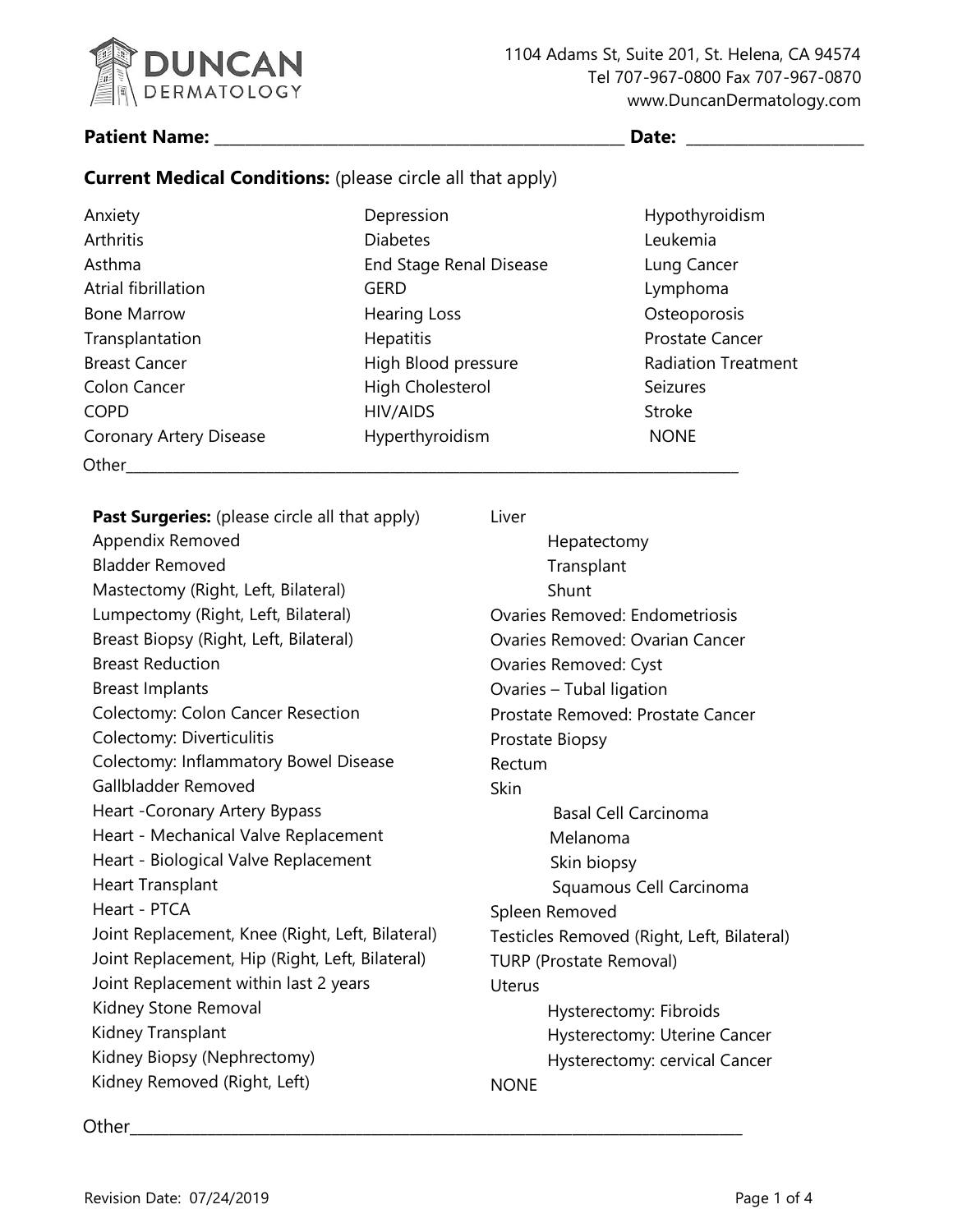

**Skin Disease History**: (please circle all that apply)

#### **Patient Name: \_\_\_\_\_\_\_\_\_\_\_\_\_\_\_\_\_\_\_\_\_\_\_\_\_\_\_\_\_\_\_\_\_\_\_\_\_\_\_\_\_\_\_\_\_\_\_\_\_\_\_\_\_ Date: \_\_\_\_\_\_\_\_\_\_\_\_\_\_\_\_\_\_\_\_\_\_\_**

| Acne<br>Actinic Keratoses<br>Asthma<br><b>Basal Cell Skin Cancer</b><br><b>Blistering Sunburns</b> | Dry Skin<br>Eczema<br>Hay Fever / Allergies<br>Melanoma |     | Flaking or Itchy Scalp |     | Poison Ivy / Poison Oak<br><b>Precancerous Moles</b><br>Psoriasis<br>Squamous Cell Skin Cancer<br>Rosacea<br><b>NONE</b> |  |
|----------------------------------------------------------------------------------------------------|---------------------------------------------------------|-----|------------------------|-----|--------------------------------------------------------------------------------------------------------------------------|--|
|                                                                                                    |                                                         |     |                        |     |                                                                                                                          |  |
| Do you wear Sunscreen?<br>If yes, what SPF?                                                        | Yes                                                     | No  |                        |     |                                                                                                                          |  |
| Do you tan in a tanning salon?                                                                     |                                                         | Yes | No                     |     |                                                                                                                          |  |
| Do you have a family history of Melanoma?<br>If yes, which relative(s)?                            |                                                         |     |                        | Yes | No                                                                                                                       |  |

List all medications you currently take, including over the counter medications:

| <b>Medication</b> | How often (# / day)<br>Dose (mg) |  |  |
|-------------------|----------------------------------|--|--|
|                   |                                  |  |  |
|                   |                                  |  |  |
|                   |                                  |  |  |
|                   |                                  |  |  |
|                   |                                  |  |  |
|                   |                                  |  |  |

| Are you allergic to any medications? YES $\Box$ NO $\Box$ |                                   |
|-----------------------------------------------------------|-----------------------------------|
| <b>Medication</b>                                         | <b>Describe allergic reaction</b> |
|                                                           |                                   |
|                                                           |                                   |
|                                                           |                                   |

**Social History**: (Please circle all that apply)

#### **Cigarette Smoking:**

- Currently Smoke
- Never smoked
- Former Smoker

#### **Alcohol Use:**

- Alcohol None
- Alcohol less than 1 drink per day
- Alcohol -1-2 drinks per day
- Alcohol -3 or more drinks per day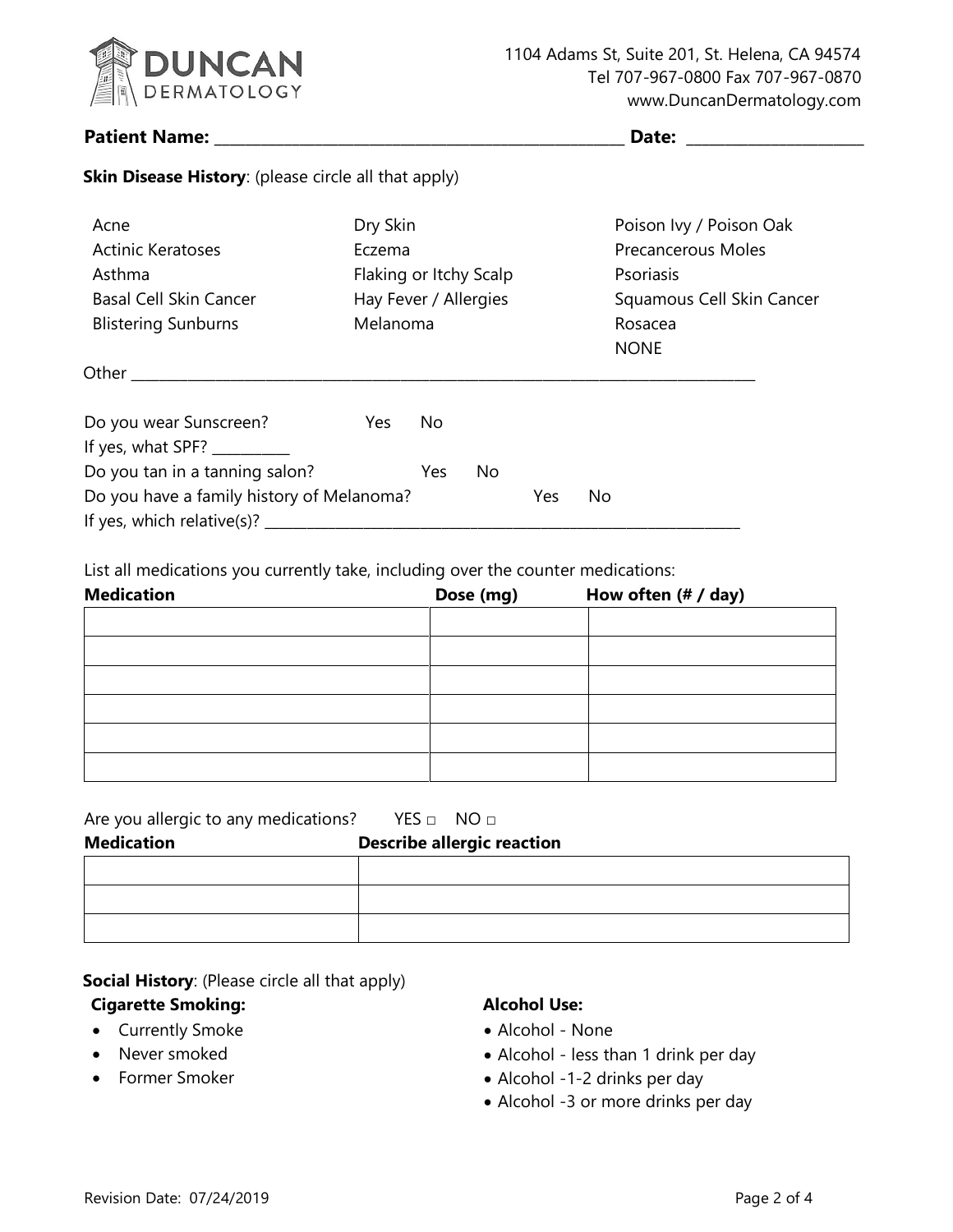

## **Patient Name: \_\_\_\_\_\_\_\_\_\_\_\_\_\_\_\_\_\_\_\_\_\_\_\_\_\_\_\_\_\_\_\_\_\_\_\_\_\_\_\_\_\_\_\_\_\_\_\_\_\_\_\_\_ Date: \_\_\_\_\_\_\_\_\_\_\_\_\_\_\_\_\_\_\_\_\_\_\_**

\_\_\_\_\_\_\_\_\_\_\_\_\_\_\_\_\_\_\_\_\_\_\_\_\_\_\_\_\_\_\_\_\_\_\_\_\_\_\_\_\_\_\_\_\_\_\_\_\_\_\_\_\_\_\_\_\_\_\_\_\_\_\_\_\_\_\_\_\_\_\_\_\_\_\_\_\_\_\_\_\_\_\_\_\_\_\_\_\_\_\_\_\_\_\_\_\_\_\_\_\_\_\_\_\_\_\_\_\_

Family History of Disease? (Immediate Family Members Only)

### **Review of Systems**: Are you currently experiencing any of the following?

\_\_\_\_\_\_\_\_\_\_\_\_\_\_\_\_\_\_\_\_\_\_\_\_\_\_\_\_\_\_\_\_\_\_\_\_\_\_\_\_\_\_\_\_\_\_\_\_\_\_\_\_\_\_\_\_\_\_\_\_\_\_\_\_\_\_\_\_\_\_\_\_\_\_\_\_\_\_\_\_\_\_\_\_\_\_\_\_\_\_\_\_\_\_\_\_\_\_\_\_\_\_\_\_\_\_\_\_\_

(Please check yes or no for the following)

| <b>Yes</b> | <b>No</b> | Symptom                   | Yes | No |
|------------|-----------|---------------------------|-----|----|
|            |           | Headaches                 |     |    |
|            |           | <b>Blurry Vision</b>      |     |    |
|            |           | Anxiety                   |     |    |
|            |           | Depression                |     |    |
|            |           | <b>Abdominal Pain</b>     |     |    |
|            |           | Joint Aches               |     |    |
|            |           | <b>Muscle Aches</b>       |     |    |
|            |           | Fatigue                   |     |    |
|            |           | Nausea/Vomiting/Diarrhea  |     |    |
|            |           | Swollen lymph nodes       |     |    |
|            |           | Pain/difficulty urinating |     |    |
|            |           | Yellowing of the skin     |     |    |
|            |           | <b>Thyroid Disorder</b>   |     |    |
|            |           |                           |     |    |
|            |           |                           |     |    |

| Symptom                   | Yes | No |
|---------------------------|-----|----|
| Headaches                 |     |    |
| <b>Blurry Vision</b>      |     |    |
| Anxiety                   |     |    |
| Depression                |     |    |
| <b>Abdominal Pain</b>     |     |    |
| Joint Aches               |     |    |
| <b>Muscle Aches</b>       |     |    |
| Fatigue                   |     |    |
| Nausea/Vomiting/Diarrhea  |     |    |
| Swollen lymph nodes       |     |    |
| Pain/difficulty urinating |     |    |
| Yellowing of the skin     |     |    |
| <b>Thyroid Disorder</b>   |     |    |
|                           |     |    |

Other Symptoms: \_\_\_\_\_\_\_\_\_\_\_\_\_\_\_\_\_\_\_\_\_\_\_\_\_\_\_\_\_\_\_\_\_\_\_\_\_\_\_\_\_\_\_\_\_\_\_\_\_\_\_\_\_\_\_\_\_\_\_\_\_\_\_\_\_\_\_\_\_\_\_\_\_\_\_

**ALERTS**: (please circle all that apply)

- Allergy to Adhesive
- Allergy to lidocaine
- Allergy to topical antibiotics
- Artificial heart valve
- Artificial joint replacement in past two years
- **Blood thinners**
- **Defibrillator**
- **MRSA**
- Pacemaker
- Require antibiotics prior to a surgical procedure
- Rapid heartbeat with epinephrine
- Are you pregnant or currently trying to get pregnant?
- West Africa travel or contact?